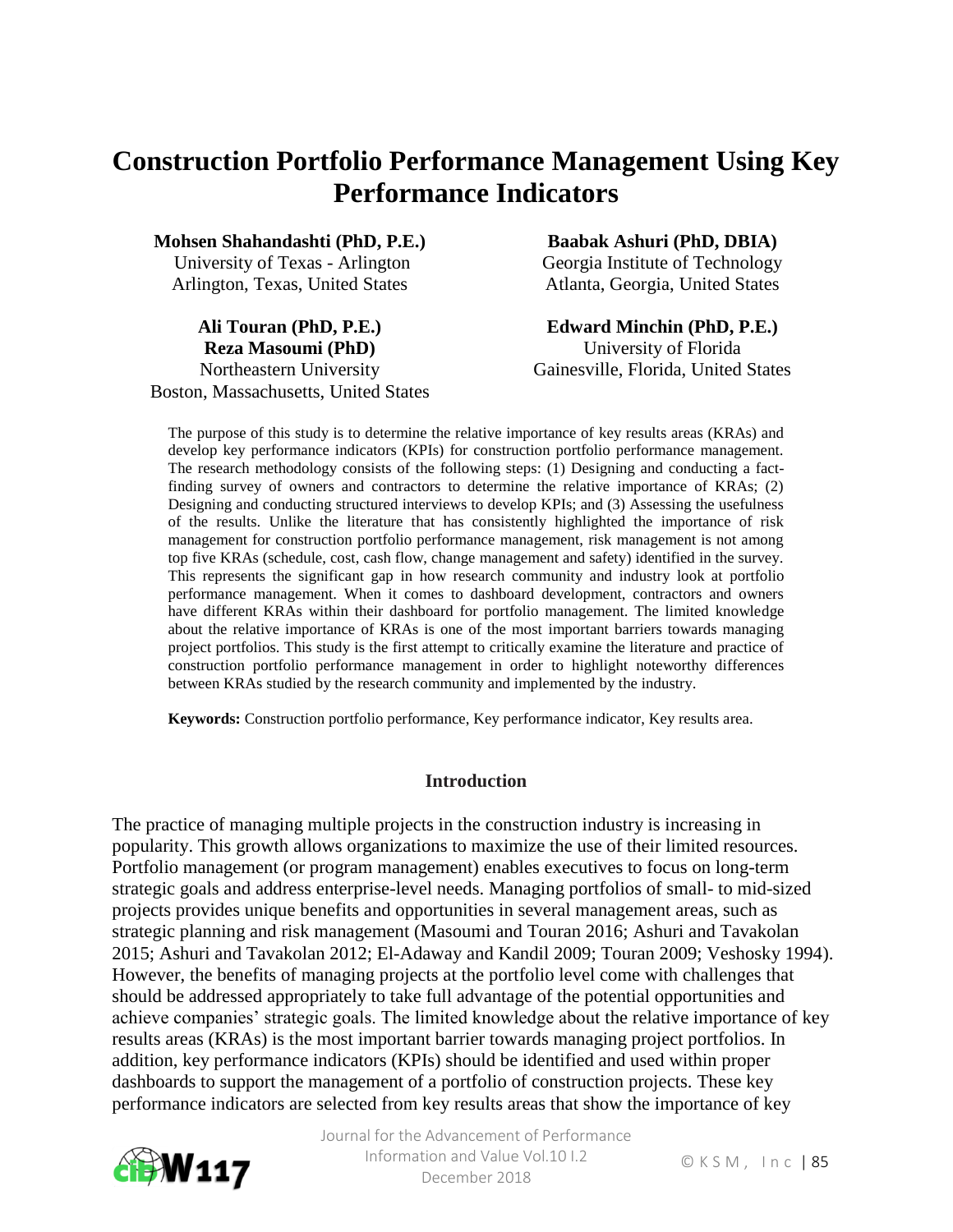results areas. The identification of top KRAs and development of KPIs pave the way to develop effective dashboards for KRAs.

Most research studies on construction portfolio management have focused on the areas of risk management, financial management, and resource management. In the area of risk management for multiple construction projects, Kangari and Riggs (1988) investigated the difficulties in the practical application of the portfolio theory in construction. Touran (2009) developed a mathematical model to evaluate how the increase in the confidence level in probabilistic risk assessment of multiple construction projects impacts budgets. El-Adaway and Kandil (2009) developed a technique for calculating the portfolio insurance premium. Masoumi and Touran (2016) developed a framework to help organizations form their project portfolios considering the organizational strategic goals and risk tolerance level. Ashuri et al. (2018a, b) developed a risk management system for the Georgia Department of Transportation.

In the area of financial management for multiple construction projects, Kim and Liu (2007) developed a cost-based project model that is suitable for managing multiple construction projects. Kishore et al. (2011) and Kaka and Lewis (2003) developed cash flow forecasting models for a portfolio of construction projects. El-Abbasy et al. (2012), Elanouzi and Abido (2011), and Elanouzi (2009) developed finance-based scheduling for multiple projects to minimize cash flow deficit risk in financial management of construction project portfolios.

In resource management for multiple construction projects, Chen and Shahandashti (2009) created hybrid genetic and simulated annealing algorithms for scheduling multiple construction projects with multiple resource constraints. Genetic algorithm and simulated annealing have also been individually developed for scheduling multiple construction projects with multiple resource constraints (Tavakolan and Ashuri 2012a, b, c; Tavakolan et al. 2011a, b; Chen and Shahandashti 2008; Chen and Shahandashti 2007a, 2007b, 2007c). Cheng et al. (2006) focused on organizational human resource planning for multiple projects. They created a team-based human resource planning method that includes four phases: process reengineering, data preparation, human resource allocation, and simulation. Resource management for multiple construction projects is also briefly assessed in a few research studies that focus on construction program management (Shehu and Akintoye 2010; Shehu and Akintoye 2009; Shehu and Akintoye 2008). For example, Shehu and Akintoye (2008) list resource allocation and resource control as required skills and competencies for managing multiple projects. Finally, Blomquist and Müller (2006) conducted a study for the Project Management Institute (PMI) to determine the middle managers' roles and responsibilities in portfolio management. Although they identified several roles and responsibilities of middle managers in successful companies, they did not focus on portfolio performance management using KPIs in the context of the construction industry.

Despite the wide recognition of the critical role that construction performance management using KPIs plays in success of construction projects (Kumaraswamy and Thorpe 1996; KPIs Working Group 2000; Chan et al. 2004; Ramirez et al. 2004; Yu et al. 2007), only a few studies have focused on construction portfolio performance management using KPIs (e.g., Suk et al. 2012; Alvarado et al. 2004). Construction performance management refers to not only the process of monitoring past performance but also the process of improvement of individuals and teams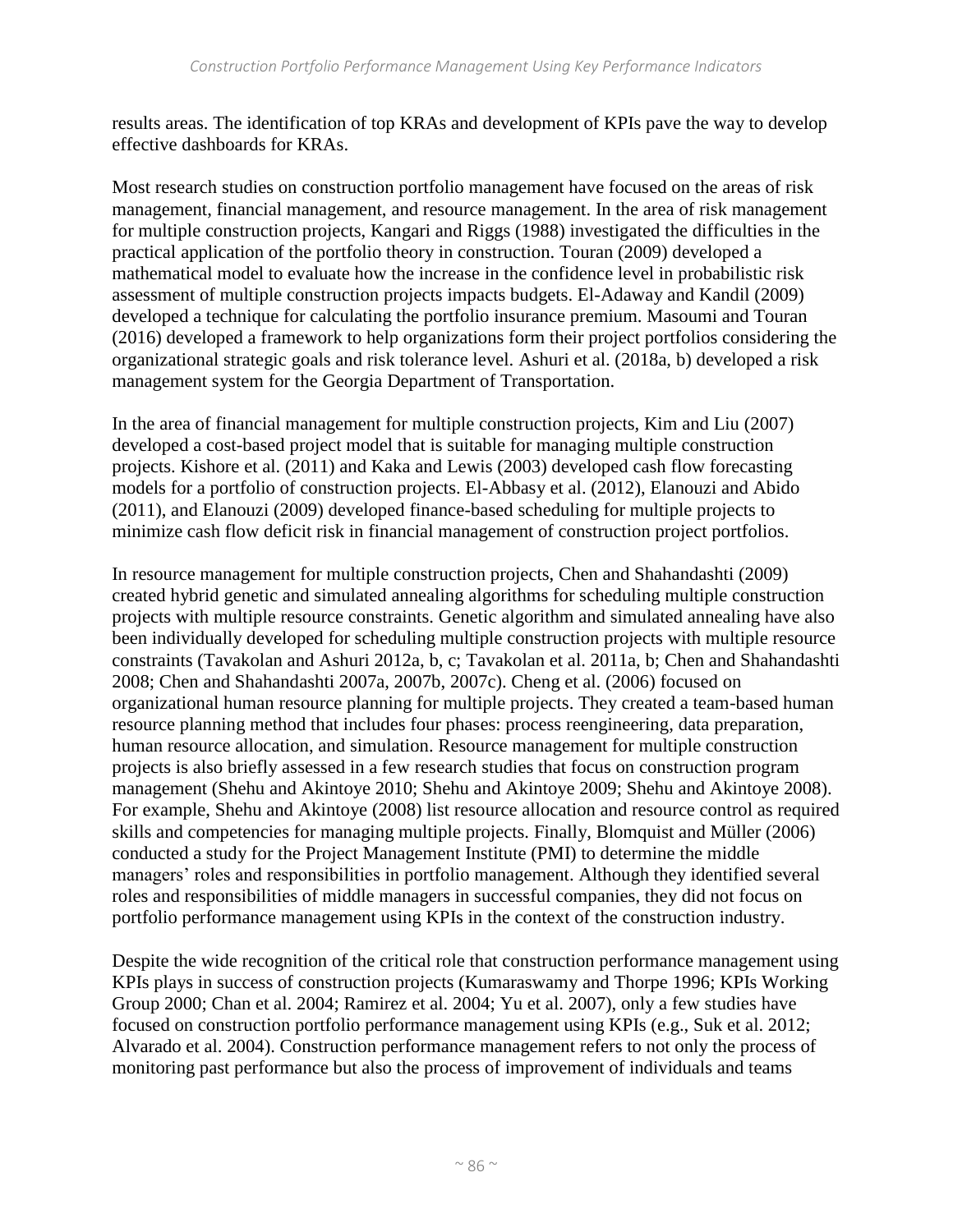within a construction organization (Bernold and AbouRizk 2010). It includes measures of selfmeasurement and value-added processes (Bernold and AbouRizk 2010).

Suk et al. (2012) created a performance dashboard for a pharmaceutical project benchmarking program. They used a relative comparison method and weighted KPIs to generate an overall performance score at the project and portfolio levels. The overall project performance was a combined score of four performance categories: cost, schedule, quality, and dimension. Alvarado et al. (2004) proposed a method to assess schedule performance and budget performance for construction portfolios. They proposed a dashboard system for assessing the performance of portfolios. They also displayed weighted schedule performance and budget performance for a portfolio of construction projects. The earned value was the basis for weighting.

Therefore, past research efforts in the area of construction portfolio management mostly focused on financial management, risk management, and resource management with emphasis on portfolio prioritization tools and techniques, and not on the performance management. In the rare studies focused on construction performance management, the developed methodologies are either too complex for industry application or too specific to an industry sector or a performance area. Most importantly, these studies do not provide any insights into the relative importance of KRAs for construction portfolio performance management. Overall, the limited knowledge about the relative importance of KRAs inhibits our capabilities to develop effective dashboards where KRAs are necessary. The emphasis of the research is to focus on the projects that are already selected and assigned to a specific portfolio and strive for identifying KRAs and developing KPIs that are applicable to current industry practice.

The objective of this study is to determine the relative importance of KRAs for construction portfolio performance management and develop KPIs to measure construction portfolio performance in KRAs. In the context of this research, a portfolio is defined as a group of related or unrelated projects and programs managed by a single individual. This definition was arrived at after discussions within the research team including representatives from nine owners and eight contractor organizations. Survey and interview results are discussed after the research methodology is described in the next section. KPIs are developed after the survey and interview results are analyzed. The usefulness of the results is assessed before conclusions are provided. The usefulness of findings of this study was assessed through a survey that was distributed among industry experts. The reviewers were asked to rate the usefulness of the results on a scale of 1 (not useful) to 10 (very useful).

### **Research Methodology**

The research methodology consists of the following steps: (1) Designing and conducting a factfinding survey of capital project owners and contractors to determine the relevant importance of KRAs; (2) Designing and conducting structured interviews with selected firms to develop KPIs; and (3) Assessing the usefulness of the results.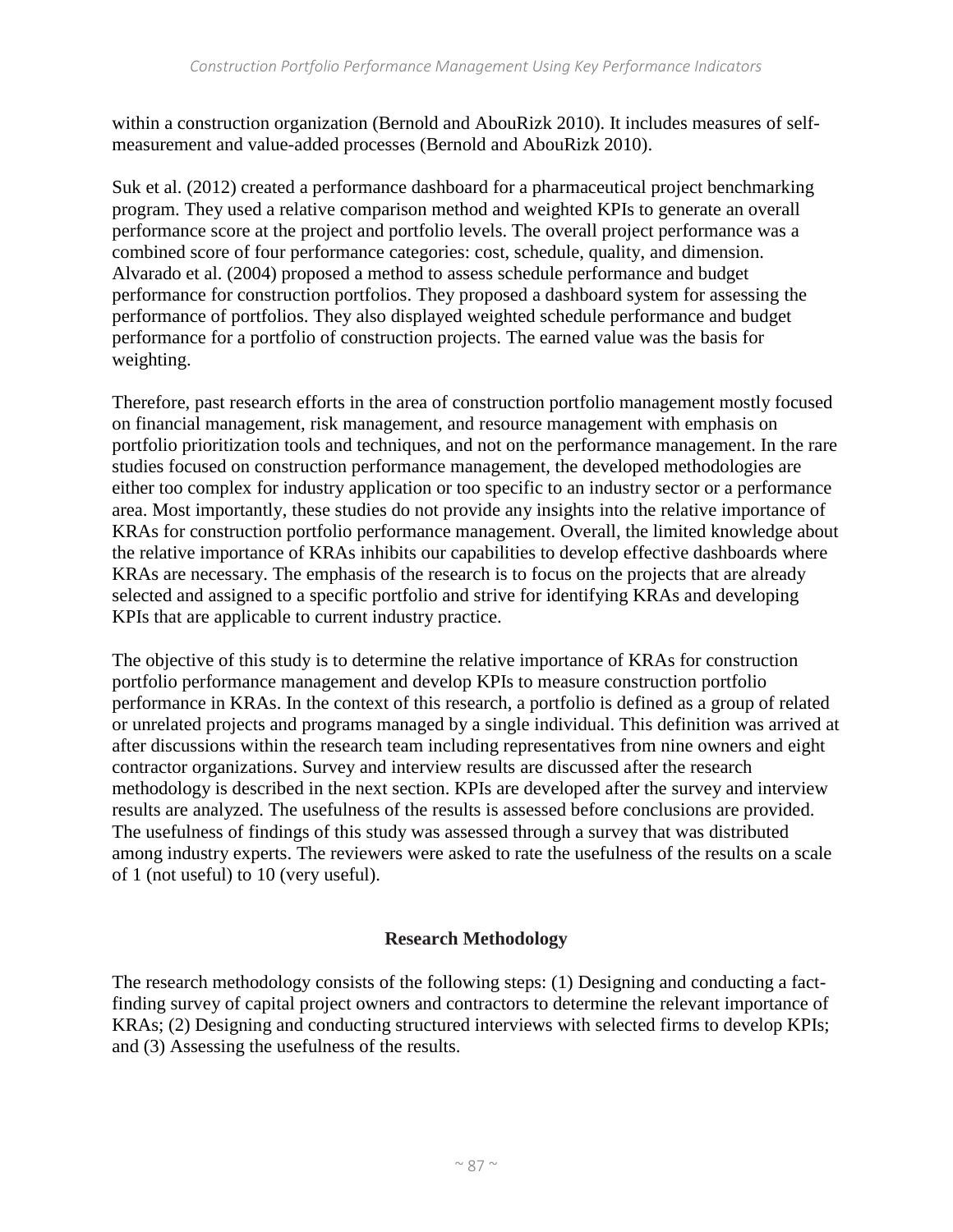Following a thorough literature and background review, the research team including both academic and industry members (nine owners and eight contractors) investigated and discussed the gaps in knowledge. The research team identified assessing the relative significance of KRAs as one of the main limitations of the current literature in construction portfolio performance management.

The identified gap in knowledge was used as the focus of developing survey questions. The survey questionnaire research method was used to review state-of-practice with respect to portfolio management in the U.S. construction industry. Considering the objectives of this study a survey questionnaire was designed to understand differences in portfolio performance management practices as utilized by owners and contractors of major capital projects in the U.S. Within each section, the survey respondents were required to identify, and rate statements based on their importance and expand responses if it was deemed appropriate. The main goal of the authors in the survey design was to achieve a sufficient level of rigor. Thus, every attempt was made to avoid general arguments and include well-explained statements that had grounds in the academic or professional portfolio management literature.

The industry members of the research team examined the adequacy and overall reasonableness of survey questions. In addition, the developed survey was pilot tested by five industry professionals who are knowledgeable about portfolio management. Based on the feedback from these individuals, minor modifications were made to the survey terminology or statements with the potential to deviate the respondents from the survey objectives. The final survey was distributed in an online format through e-mail to experts in the U.S. construction industry.

The online survey was conducted using SelectSurvey™. Every effort was made to increase the rate of response. In addition to Construction Industry Institute (CII) members, the Construction Management Association of America (CMAA) was contacted to reach their membership. Both CII and CMAA members were contacted to get sector-independent results that are relevant to the construction domain and not specific to only capital projects or general building. The CMAA leadership helped to reach their membership and encouraged their members to respond to this research effort. The team also contacted the members of the Construction Users Round Table (CURT). In total, 306 emails were sent to individuals in 251 organizations. The research team through follow-up emails contacted the recipients and encouraged them to respond.

The survey also served as the screening tool for selecting the potential firms for in-depth followup interviews. The structured interview research method was employed to develop a set of effective KPIs for construction portfolio management. The interviews engage the interviewees in active conversation and enable documentation of intriguing arguments on various aspects of implementing portfolio performance management in the U.S. construction industry, specifically main KPIs used in the portfolio dashboards.

The goal of the interview process was to engage subject matter experts on identifying common KPIs for managing the performance of the construction portfolio. The responses to the survey were analyzed to identify firms with noteworthy practice in construction portfolio performance management for conducting follow-up interviews. Willingness and cooperation of the firms, diversity in the industry sector, and geographical location were also considered in selecting firms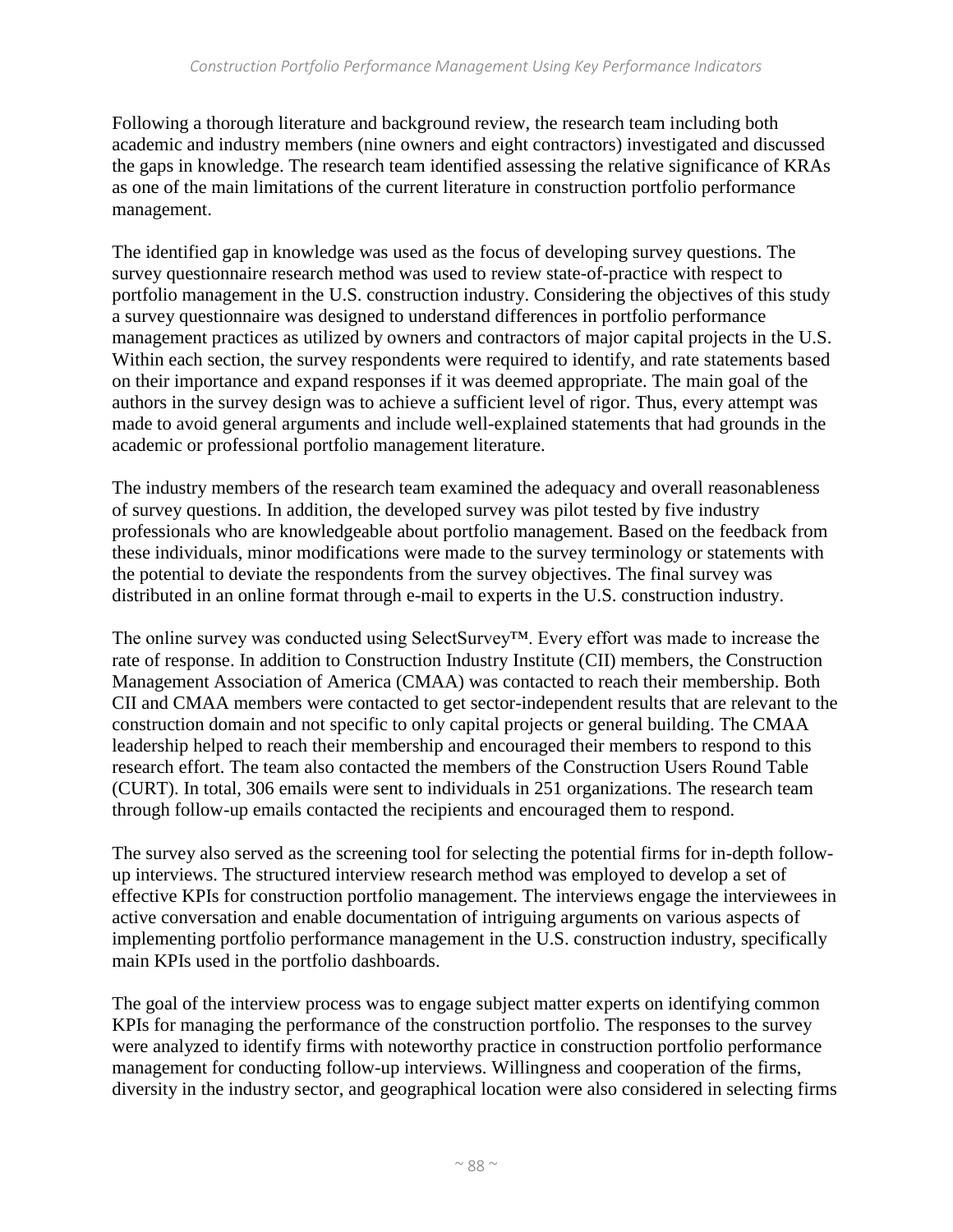for an interview. The interview questions were prepared in collaboration with the industry members of the research team. The developed interview template was pilot tested with three subject matter experts with expertise in developing KPIs for construction portfolio. Based on the feedback from these individuals, minor modifications were made to the interview questions to enhance the clarity of questions and align them with the overall goal of the research.

### **Analysis of survey results**

The research team developed and conducted an online survey with the purpose of determining the relative importance of KRAs for construction portfolio performance management. Another purpose of the survey was to help in screening and identifying the most appropriate firms for indepth face-to-face interviews to develop KPIs for construction portfolio performance management. The response rate was about 45% of email recipients and 36% of organizations. These rates compare favorably with similar data collection efforts using online survey tools (Hamilton 2009; Nulty 2008). 139 individuals from 90 firms responded to the survey.

### *Descriptive information of the responding firms*

Slightly over half of those responded to the survey (approximately 59%) categorized themselves as owners. The roles of those responded to the survey can be categorized as project manager (12.2%), program manager (10.1%), portfolio manager (12.2%), project director (11.5%), project controls manager (9.4%), and others (44.6%). The roles of individuals as "others" participating in the survey are typically related to the top managerial hierarchy in their firms/organizations. The roles of individuals as "others" include director of capital project management, manager of project management and controls, and engineering manager.

Figure 1 shows the percentage (number) of surveyed firms in each industry sector. More than half of those surveyed are engaged in heavy industrial construction. Several of the organizations surveyed are engaged in more than one sector of the construction industry; hence the percentages sum to well over 100. Approximately 97% of those surveyed work for an organization where people managing a group of projects.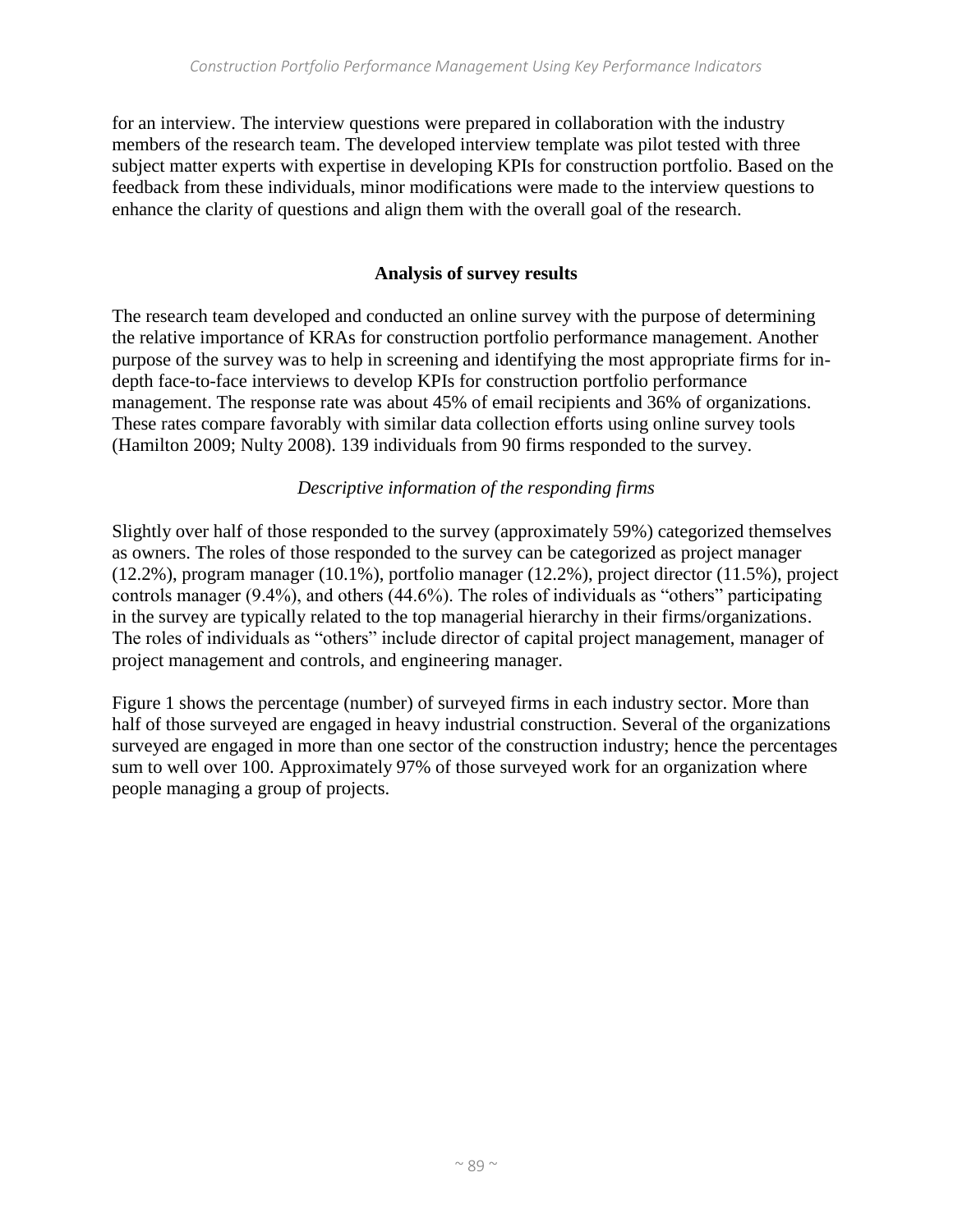

*Figure 1*: Percentage of Firms in Each Industry Sector.

Most organizations do not assign more than ten projects to one individual; 35.6% of organizations assign less than six projects to an individual, and 18.4% of organizations assign between 6 to 10 projects to a single manager. Almost half of those surveyed (46%) work for organizations with portfolios of over \$50 million. Only 8% of those surveyed work for organizations with portfolios of less than \$5 million. Over three-quarters of respondents (76.8%) work for organizations where a typical project in a portfolio has a duration of longer than one year, while about one-third (32.6%) have projects that are typically over two years in duration.

### *The relative importance of KRAs for construction portfolio performance management*

Approximately 81% of respondents reported that their firms use metrics to measure and monitor the performance of projects at the portfolio level. The performance of projects refers to the performance in one of the following areas: schedule, cost, cash flow, procurement, resource allocation, communication, quality, scope, change management, safety, and risk management. Surprisingly, cost, schedule, cash flow, change management and safety are the top five areas in which both contractors and owners use metrics for measuring the performance of projects at the portfolio level (Figure 2). This represents the significant gap in how research community and industry look at portfolio performance management. It should be noted that inherent risk (Kim and Reinschmidt 2009) might be involved in the top five KRAs. For instance, risk analysis is typically conducted in conjunction with scheduling and cost management. KPI category in Figures 2, 3, and 4 refers to those metrics that show the performance of a company in achieving business objectives. KPIs show how effectively a company achieves its key business objectives. KPIs are different from project-level performance metrics, such as schedule and cost metrics. KPIs, such as Return on Investment (ROI) and several new customers, are not project-level metrics but company-level performance measures.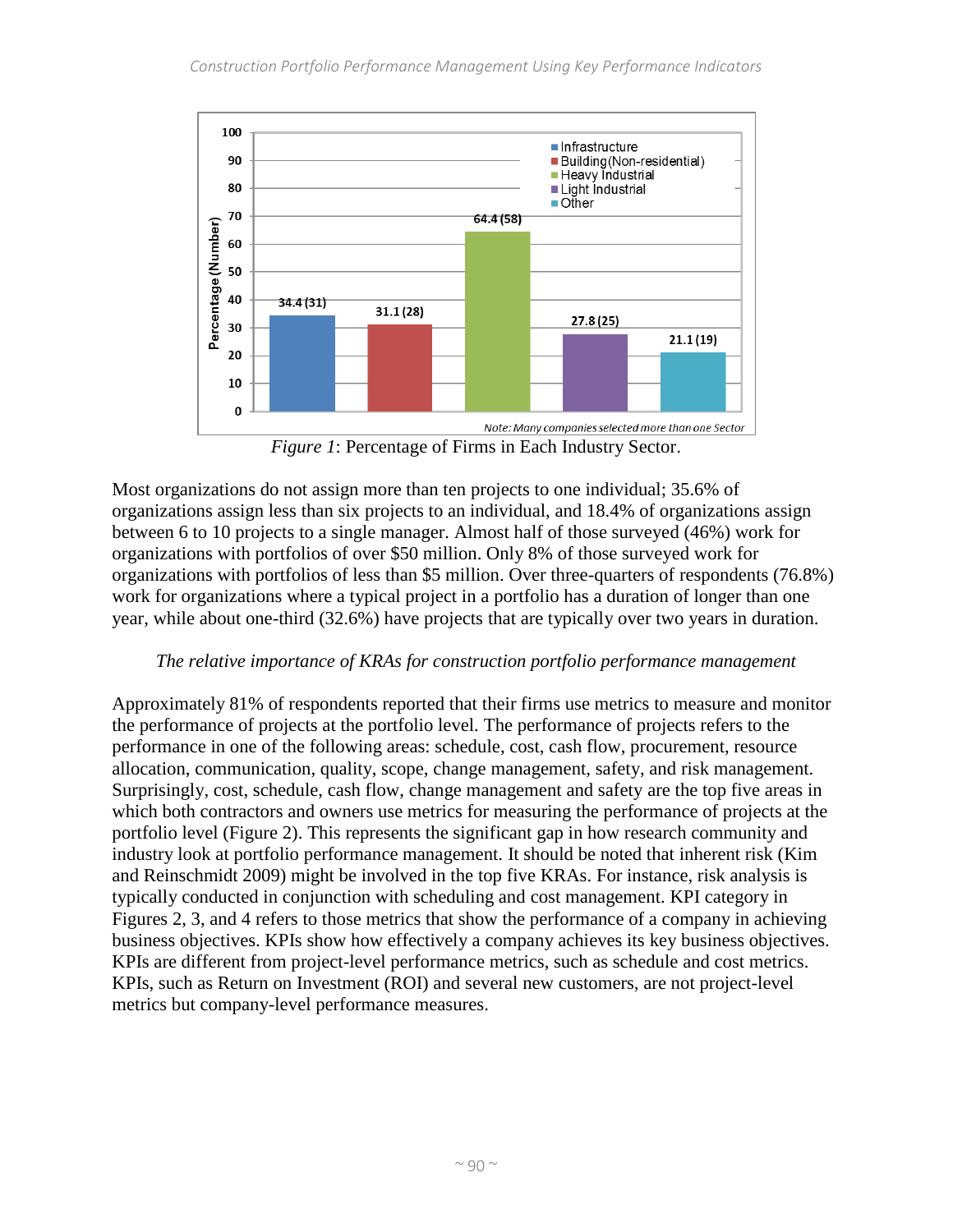

*Figure 2*: Statistics on Metrics in Diverse Areas for Measuring Performance of Projects in a Portfolio.

Figure 3 shows areas where firms need to improve metrics at the portfolio level. While the schedule is the top area that contractors underlined the need to improve metrics, resource management is the top area that owners highlighted the need for improvement.



*Figure 3*: Statistics on Areas that firms Need to Improve Metrics at the Portfolio Level.

Approximately 60% of those questioned reported that their company uses a dashboard or scorecard to monitor the performance of portfolios. Cost and schedule are the top two areas for which contractors and owners have metrics within their dashboards (Figure 4). Besides cost and schedule, contractors chose change management as the third top area where they use metrics, while owners chose safety and cash flow as the third and fourth top areas for the use of metrics.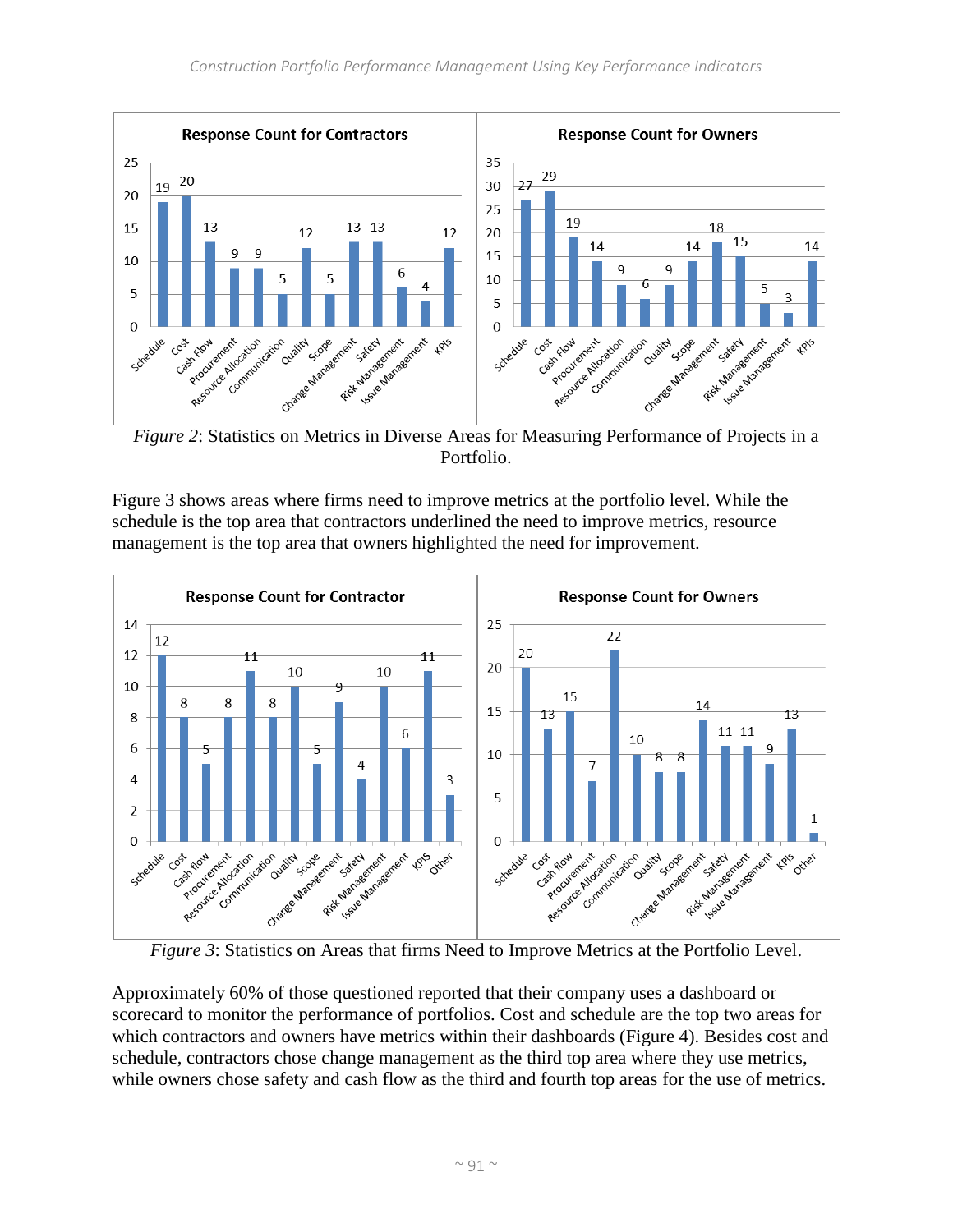

*Figure 4*: Statistics on Areas that Metrics Included in the Scorecard/Dashboard.

# **Analysis of interview results**

The online survey data were analyzed for selecting a subset of surveyed firms for structured interviews. The purpose of the interviews was to develop effective KPIs for construction portfolio performance management. Therefore, 15 firms with construction portfolio performance management were selected for structured interviews. Willingness and cooperation of the firms, diversity in the industry sector, and geographical location were also considered in the selection of the 15 firms. Based on the answers to six questions in the survey, a score of 0, 5 or 10 was assigned to each response and the firms with a total score of 40 or higher (out of a possible 60) were shortlisted for the structured interview. The shortlisted roster consisted of 32 firms. Finally, 15 firms were selected considering the success in portfolio management, willingness and cooperation of the firms, diversity in the industry sector, and geographical location.

### *Descriptive information of the interviewees*

Table 1 shows the breakdown of the interviewed firms based on industry sector. It also shows whether they can be categorized as owners or contractors.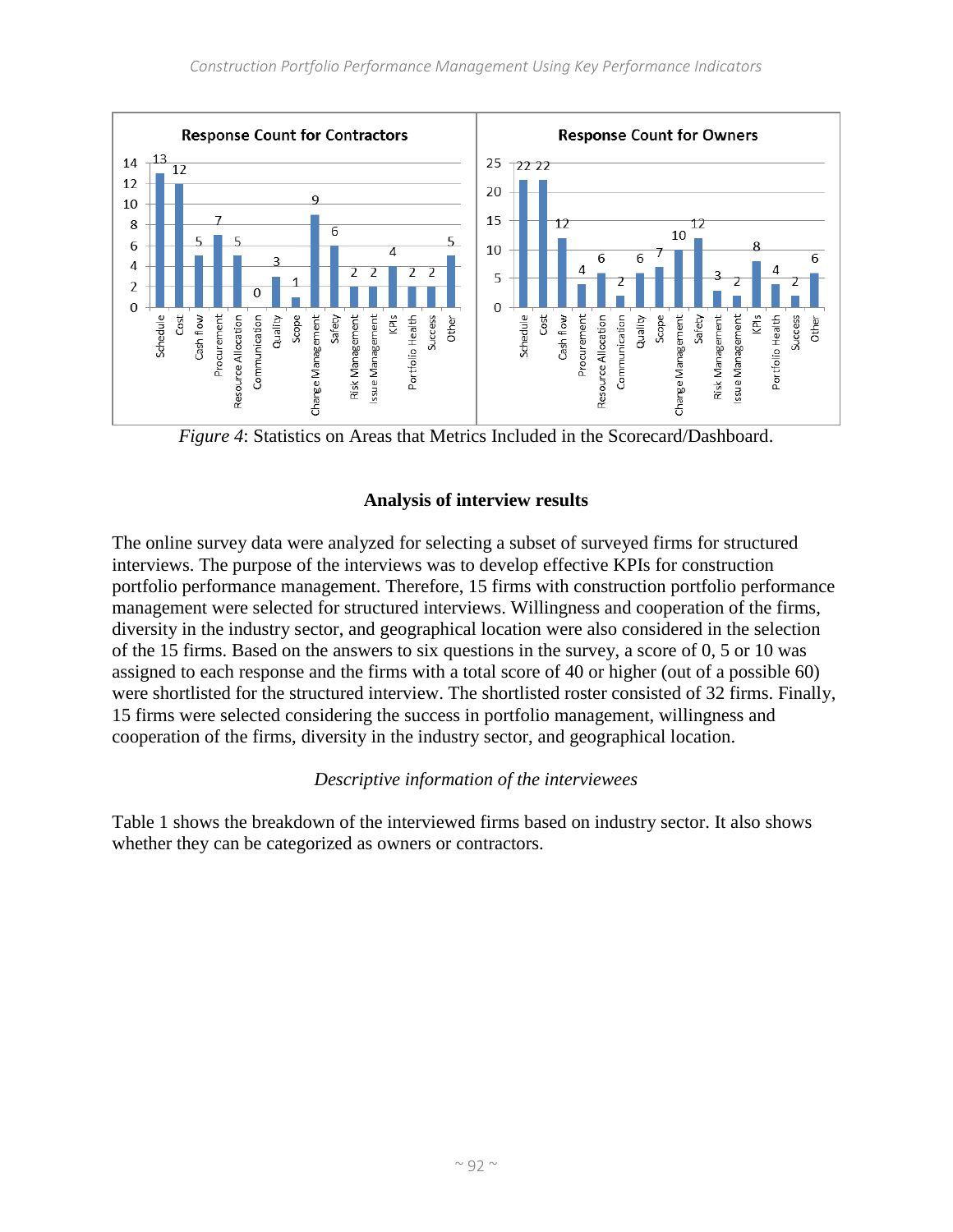| <b>FIRMS</b> | Owner        | Contractor | Government | Non-Government | Infrastructure | Building         | Heavy        | Light          |
|--------------|--------------|------------|------------|----------------|----------------|------------------|--------------|----------------|
|              | $\checkmark$ |            |            | ✓              |                |                  | $\checkmark$ |                |
| 2            | ✓            |            |            | ✓              |                |                  |              | $\checkmark$   |
| 3            |              |            |            | $\checkmark$   |                |                  | ✓            |                |
| 4            |              |            |            |                |                |                  |              |                |
| 5            | ✓            |            |            |                |                |                  |              |                |
| 6            |              | ✓          |            | ✓              |                |                  | ✓            |                |
| 7            | ✓            |            | ✓          |                |                | ✓                |              |                |
| 8            | ✓            |            |            | $\checkmark$   |                |                  | ✓            |                |
| 9            | ✓            |            |            |                |                |                  |              | ✓              |
| 10           |              |            |            |                |                |                  | ✓            | ✓              |
| 11           | ✓            |            |            | ✓              |                | v                | ✓            | ✓              |
| 12           | ✓            |            |            | ✓              |                |                  | ✓            |                |
| 13           | ✓            |            | ✓          |                | $\checkmark$   | ✓                |              |                |
| 14           | ✓            |            |            |                |                |                  |              |                |
| 15           |              |            |            |                |                |                  |              |                |
|              | 12           | 3          |            | 11             | 3              | $\boldsymbol{4}$ | 10           | $\overline{4}$ |

*Table 1: Breakdown of the interviewed firms.*

About half of the interviewees (7 out of 15) have more than 50 projects in their portfolios at top level. This implies that interviewees belonged to larger firms in comparison to the average firm that responded to the survey because the online survey (previous section) indicated that the most common case was where the number of projects in the portfolio was "less than 6". The majority of firms (13 out of 15) have projects with typical durations above 12 months within their portfolios. Figure 5 shows the number of firms using metrics in different areas for portfolio and project management. As shown in Figure 5, there are at least three firms in each key result area that facilitated the development of KPIs.



Management.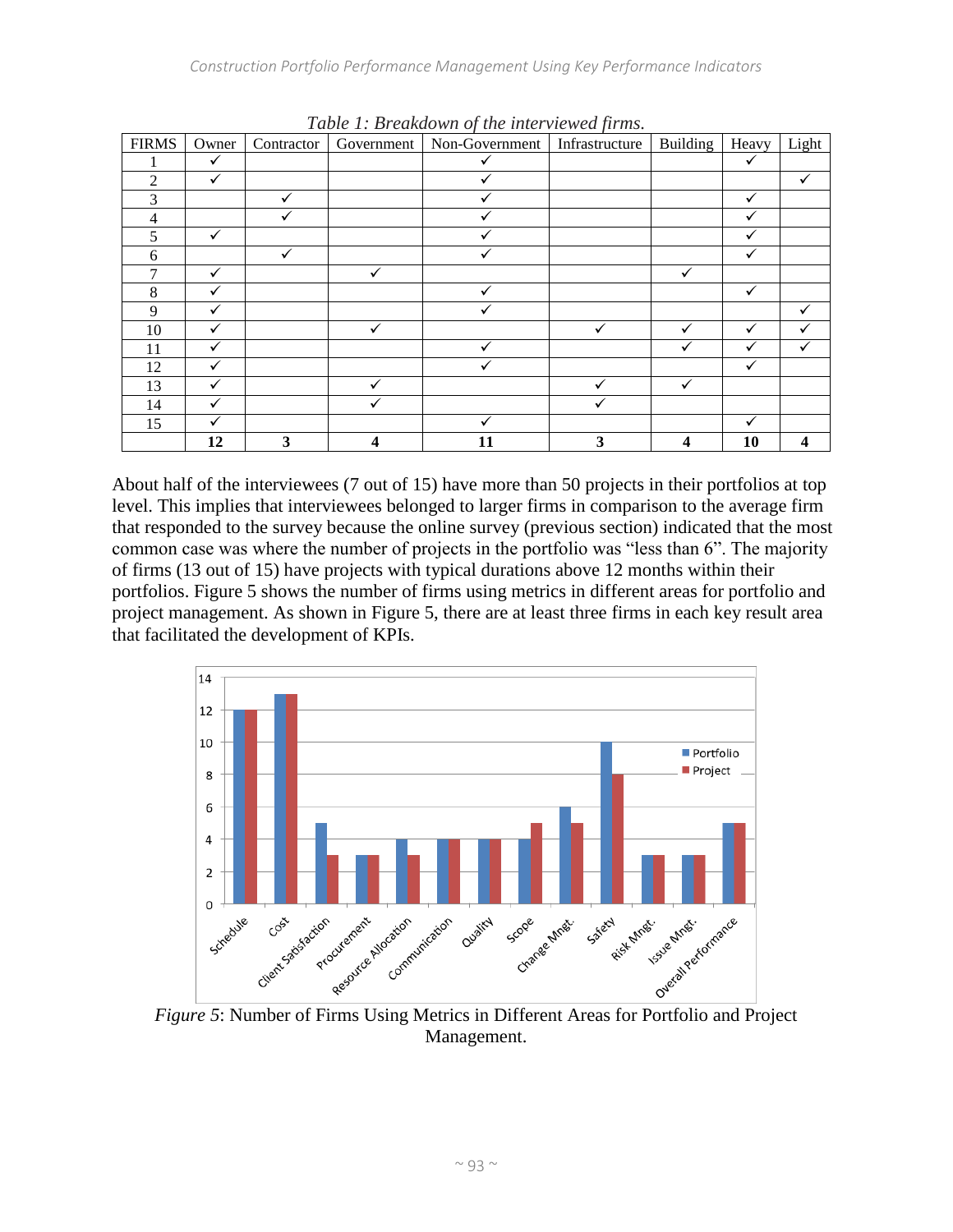### *KPIs for construction portfolio performance management*

All the interviewed firms have some types of KPIs to measure portfolio management success. Some of these KPIs (e.g., number of milestones completed) can be readily calculated by rolling up project information to the portfolio level while others (e.g., bid amounts as a percentage of engineering estimates) are more complicated. Parameters that roll up from the project level to the portfolio level are safety indicators, average number of change orders, cost related metrics (e.g., cash flow target achievement rate, actual versus planned cost, annual and total portfolio budget, return on investment, percentage of projects to be finished under the budget, percentage of ontime payments to contractors, percentage of planned cost for the current year expenditure, percentage of authorization for expenditure spent on completed projects), and schedule related metrics (e.g., number of actual versus planned milestones achieved during a specific period, percentage of projects completed on time). A few firms use more complicated KPIs that are related to predictability, performance, competitiveness, productivity, and quality. It should be noted that there is a concern by most firms that too many KPIs hinder decision-making. There is a trade-off between the comprehensiveness and simplicity for managing a portfolio of construction projects. Although more KPIs may provide more comprehensive awareness about the status of construction portfolio in multiple dimensions, the complexity of having too much information may hinder decision making considering the limited cognitive capabilities of decision makers. Although information included in KPIs are important, the most important information included in a few KPIs should be highlighted through prioritization of the KPIs. Therefore, the number of KPIs should be limited to those that are absolutely required.

The fact-finding surveys and the follow-up interviews yielded a number of KPIs used by owners and contractors for portfolio performance management. Table 2 presents the KPIs that are recommended to help portfolio managers determine what to measure to improve performance in each KRA.

| <b>KRAs</b>        | <b>Suggested KPIs</b>                                                                                                |  |  |  |  |  |  |  |  |  |
|--------------------|----------------------------------------------------------------------------------------------------------------------|--|--|--|--|--|--|--|--|--|
| <b>Schedule</b>    | • Number/ percept of milestones completed (or missed) vs. planned                                                    |  |  |  |  |  |  |  |  |  |
|                    | • Number/ percent of projects on (or behind) schedule                                                                |  |  |  |  |  |  |  |  |  |
|                    | • Total/ average days ahead of (or behind) schedule                                                                  |  |  |  |  |  |  |  |  |  |
|                    | • Schedule durations compared to benchmarks (average for portfolio)                                                  |  |  |  |  |  |  |  |  |  |
|                    | • Number/ percent of projects with schedule durations longer (or shorter) than benchmarks                            |  |  |  |  |  |  |  |  |  |
| Cost/              | • Actual cost-to-date and revised forecast vs. planned (monthly and cumulative)                                      |  |  |  |  |  |  |  |  |  |
| <b>Cash Flow</b>   | • Cost variation (monthly and cumulative) – at project and portfolio level                                           |  |  |  |  |  |  |  |  |  |
|                    | • Estimated completion cost vs. original/ current budget                                                             |  |  |  |  |  |  |  |  |  |
|                    | • Number/ Percent projects within (or over) budget                                                                   |  |  |  |  |  |  |  |  |  |
|                    | • Total portfolio cost vs. budget                                                                                    |  |  |  |  |  |  |  |  |  |
|                    | • Project cost estimates vs. benchmarks (average for portfolio)                                                      |  |  |  |  |  |  |  |  |  |
|                    | • Number/ percept projects with costs higher (or lower) than benchmarks                                              |  |  |  |  |  |  |  |  |  |
| Safety and         | • Safety and environmental incidents (first aids, recordable injuries, days-away-from-work injuries, spills,         |  |  |  |  |  |  |  |  |  |
| <b>Environment</b> | releases, etc.)                                                                                                      |  |  |  |  |  |  |  |  |  |
|                    | • Incident frequency rates                                                                                           |  |  |  |  |  |  |  |  |  |
|                    | • 12-month rolling average of incident rates                                                                         |  |  |  |  |  |  |  |  |  |
|                    | • Number of environmental permits outstanding                                                                        |  |  |  |  |  |  |  |  |  |
|                    | • Near misses (a near miss is an event that could potentially result in damage, injury, or illness, but it did not.) |  |  |  |  |  |  |  |  |  |
|                    | • Proactive safety activities (documented audits, job safety analyses, hazard identifications, etc.)                 |  |  |  |  |  |  |  |  |  |

*Table 2: Recommended KPIs for KRAs at the Portfolio Level*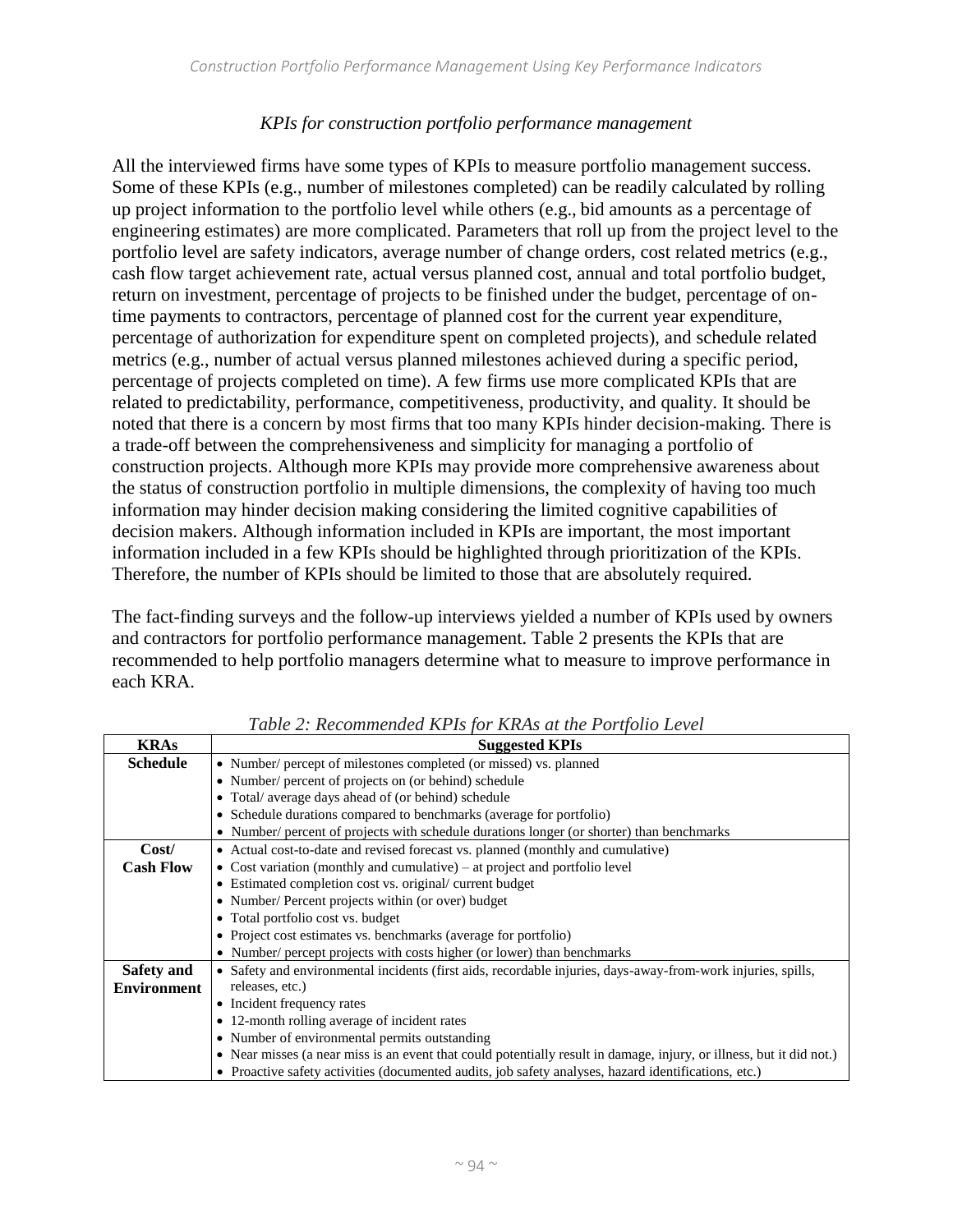| Change            | • Number of requests for information (RFIs)                                                              |  |  |  |  |  |  |  |  |
|-------------------|----------------------------------------------------------------------------------------------------------|--|--|--|--|--|--|--|--|
| Mgmt./            | • Total number of scope changes                                                                          |  |  |  |  |  |  |  |  |
| <b>Scope</b>      | • Total cost of scope changes/ change orders                                                             |  |  |  |  |  |  |  |  |
|                   | • Total changes as percent of original approved budget                                                   |  |  |  |  |  |  |  |  |
|                   | • Total value or percentage of estimate omissions                                                        |  |  |  |  |  |  |  |  |
| <b>Resource</b>   | • Project team member turn-over                                                                          |  |  |  |  |  |  |  |  |
| <b>Allocation</b> | • Planned vs. actual engineering/construction hours                                                      |  |  |  |  |  |  |  |  |
|                   | • Planned vs. actual resources (human resources (full-time employees), equipment, etc.)                  |  |  |  |  |  |  |  |  |
|                   | • Capital efficiency (value of projects managed) per project manager                                     |  |  |  |  |  |  |  |  |
|                   | • Percent utilization of resources (e.g., project team members, equipment)                               |  |  |  |  |  |  |  |  |
| Proc./Supply-     | • Actual vs. planned number of purchase orders/contracts issued                                          |  |  |  |  |  |  |  |  |
| Chain             | • Number/ percept of late deliveries                                                                     |  |  |  |  |  |  |  |  |
|                   | • Bid amounts as percentage of engineering estimates                                                     |  |  |  |  |  |  |  |  |
|                   | • Locally-sourced (high value offshore, minority participation, etc.) as percentage of total procurement |  |  |  |  |  |  |  |  |
| Quality           | • Average project definition rating index (PDRI) score at project funding (or earlier stage gates) (as a |  |  |  |  |  |  |  |  |
|                   | potential leading indicator of project quality)                                                          |  |  |  |  |  |  |  |  |
|                   | • Number of defects (welds, test failures, etc.)                                                         |  |  |  |  |  |  |  |  |
|                   | • Percentage of rework                                                                                   |  |  |  |  |  |  |  |  |
|                   | • Number/ percent of projects completed with (or without) significant issues                             |  |  |  |  |  |  |  |  |
|                   | • Number of deficiencies open for more than target resolution period                                     |  |  |  |  |  |  |  |  |
| <b>Risk Mgmt.</b> | • Summary/ status of known risk issues and mitigation plans                                              |  |  |  |  |  |  |  |  |
|                   | • Risks mitigation actions completed for the reporting period                                            |  |  |  |  |  |  |  |  |
|                   | • Risks eliminated (or unrealized) during the reporting period                                           |  |  |  |  |  |  |  |  |
|                   | • New or emerging risks identified during the reporting period                                           |  |  |  |  |  |  |  |  |
| <b>Client</b>     | • Customer satisfaction index                                                                            |  |  |  |  |  |  |  |  |
| Satisfaction,     | • Training and development status                                                                        |  |  |  |  |  |  |  |  |
| <b>Other</b>      | • Number (or Percentage) of projects in each project stage                                               |  |  |  |  |  |  |  |  |
|                   | • Overall portfolio performance index = Number of Successful Completed Projects $*/$                     |  |  |  |  |  |  |  |  |
|                   | Total Number of Projects Planned to be Completed                                                         |  |  |  |  |  |  |  |  |
|                   | *Success is defined by meeting predetermined schedule, cost, safety, and operability targets             |  |  |  |  |  |  |  |  |
|                   | • Number or percent of projects in each project phase                                                    |  |  |  |  |  |  |  |  |

The portfolio dashboard will have a limited number of simple, easy-to-understand, objective KPIs but with enough underlying detail to allow portfolio managers to drill down to specific projects. Portfolio managers need to carefully consider what KPIs actually measure as tracking a single KPI may lead to the wrong conclusions. For example, measuring overall cost performance by totaling actual cost versus planned (e.g., \$200M actual cost versus \$250M planned cost) for the entire portfolio can be misleading even when the numbers appear to be comparable if a number of projects are grossly overspending and others have not made progress at all. Using this KPI in conjunction with one that measures the percentage of projects that are within  $+/-10\%$  of their planned costs (e.g., 95% of projects within +/- 10% of their planned costs) would give a much better picture of overall cost performance. In this case, two KPIs are better than one. Another consideration is which KPIs to trend over time. Trending KPIs is typically used to determine whether or not performance improvement actions have been effective.

There are various methods that firms use to communicate the performance of their portfolios. On one end, there is a firm that merely reviews the performance in monthly meetings with the director. On the other end, there are firms having established databases, written reports, and dashboards for reporting and communicating the portfolio performance.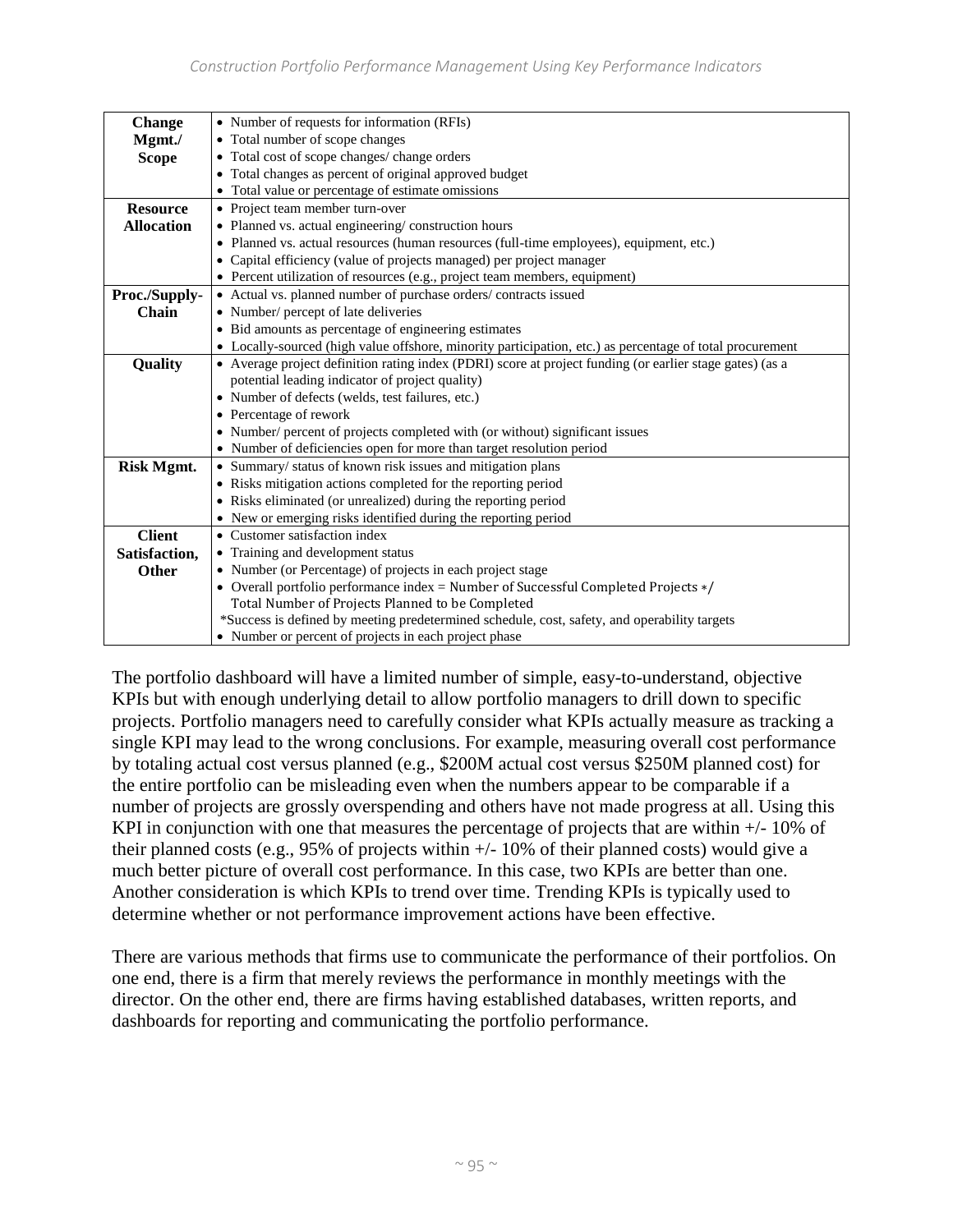#### *Dashboards for construction portfolio performance management*

A performance dashboard can be defined as "a multilayered application built on business intelligence and data integration infrastructure that enables organizations to measure, monitor, and manage performance more effectively" (Eckerson 2006). Dashboards could be used to effectively communicate performance of portfolios of construction projects (Suk et al. 2012; Alvarado et al. 2004).

While ten firms use some sort of dashboard to report project performance, five firms do not use dashboard(s) to communicate portfolio performance in different management areas. Traffic light dashboards are extremely popular and perceived critical by upper management in most organizations. A number of companies use traffic light dashboards to report status in a variety of areas, such as scope, schedule, and cost. The recommended approach is to tie colors to predetermined targets. The Red, Yellow and Green colors are generally used; Green = good, Yellow  $=$  caution, and Red  $=$  bad conditions of different metrics.

Identifying what KPIs are shown on the dashboard is a critical and challenging task since there are various groups and stakeholders in one organization that have an interest in the overall status of a portfolio. The interviewed firms described an ideal dashboard with the following characteristics: simplicity (too many metrics make the dashboard complicated); consistency in format (standardization); data integration and interoperability; quantitative representation; capability of drilling down to specific projects and problems; objective assessment of different areas in a consistent manner across all projects in the portfolio; transparency; accessibility; scalability (what layer of information should be provided to who, when, and how?); presentation of an optimal level of KPIs; effectiveness and usefulness of performance information; and monthly updating.

Another issue of importance was if the firms use different types of dashboards to report to different managerial levels. Three firms responded that they do not use the same dashboard for reporting to various management levels. One of these firms provides customized dashboards based on the users' needs at different managerial levels inside their firms while they also have some standard reports. Another firm provides a specific report for the board of directors, but other users have the same dashboards. One firm uses the same dashboards, but the access to the information on the dashboard for each person is different. The metrics are the same; however, the number of reports in each portfolio level varies.

Figure 6 represents schematic representation of a dashboard for construction portfolio performance management. This dashboard evaluates project status in several areas, such as cost. The Red, Yellow and Green method is used in the dashboard (Green = good, Yellow = caution,  $Red = bad$ ).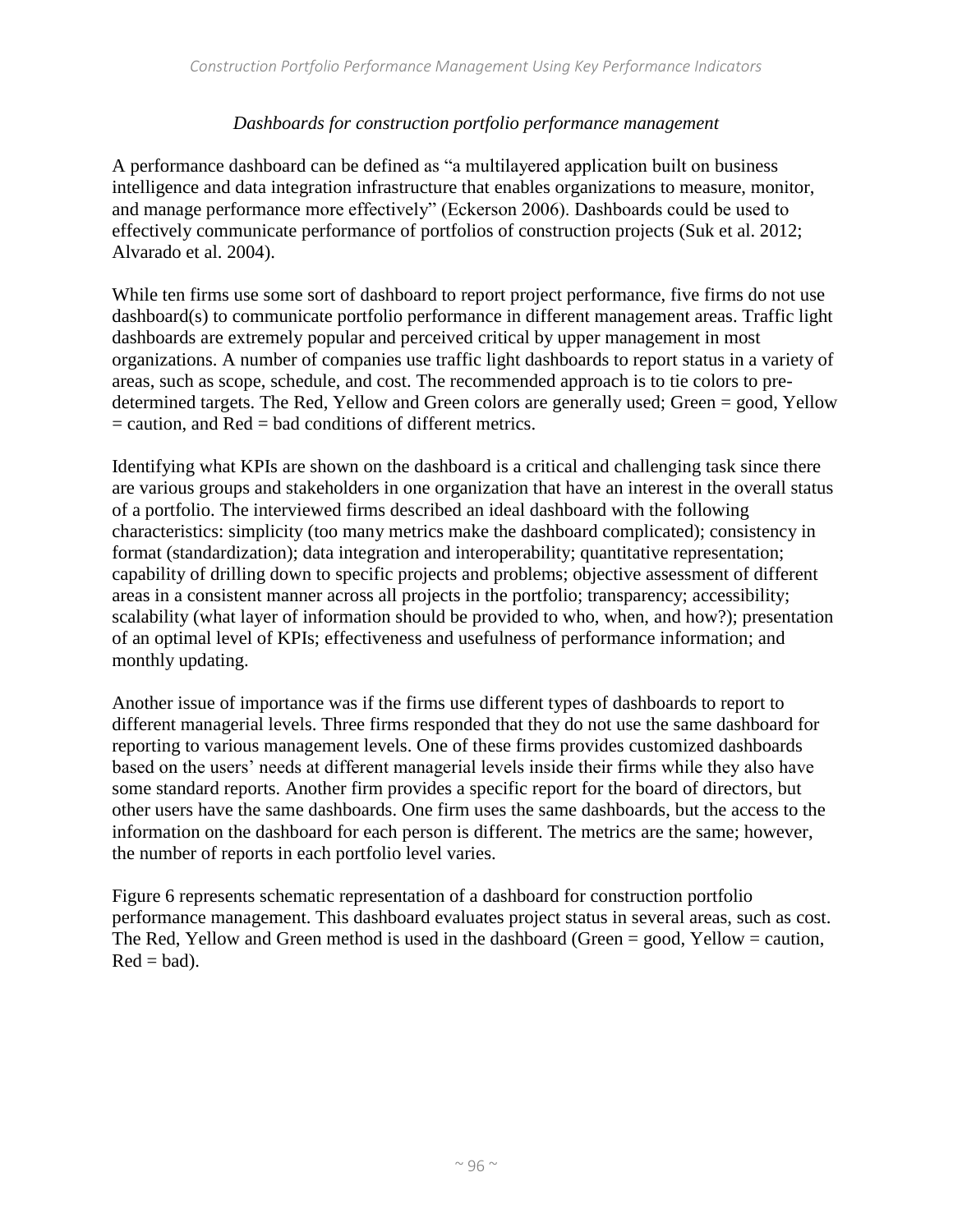| <b>Project Data</b>        |            |                                                   |                          | <b>Production</b> |               | <b>Project Status</b> |                                                   |  |  |  |  |  | <b>Notes</b>  |
|----------------------------|------------|---------------------------------------------------|--------------------------|-------------------|---------------|-----------------------|---------------------------------------------------|--|--|--|--|--|---------------|
| <b>Title</b>               |            | Location   Capex \$ M   Funding   S/U BU   S/U LE |                          |                   |               |                       | Overall Funding Cost Procure Design Const Startup |  |  |  |  |  |               |
| <b>Innovation Projects</b> |            |                                                   |                          |                   |               |                       |                                                   |  |  |  |  |  |               |
| Project 1                  | LA         | 1.5                                               | Funded                   |                   | May13 May-13  |                       |                                                   |  |  |  |  |  | $\cdots$      |
| Project 2                  | <b>ATL</b> | 2.6                                               | Funded                   | Oct13             | 10/8/13       |                       |                                                   |  |  |  |  |  | $\cdots$      |
| Project 3                  | LA         | 3.0                                               | Funded                   | Dec13             | 2/8/13        |                       |                                                   |  |  |  |  |  | $\sim$        |
| Project 4                  | <b>ATL</b> | 10.5                                              | Funded                   |                   | Mar13 3/26/13 |                       |                                                   |  |  |  |  |  | $\sim$ $\sim$ |
| Project 5                  | LA         | 7.5                                               | Funded   May13 5/13/13   |                   |               |                       |                                                   |  |  |  |  |  | $\cdots$      |
| Project 6                  | ATL        | $2.5\,$                                           | Funded                   |                   | Aug13 8/19/13 |                       |                                                   |  |  |  |  |  | $\sim$ $\sim$ |
| <b>Cost Projects</b>       |            |                                                   |                          |                   |               |                       |                                                   |  |  |  |  |  |               |
| Project 1                  | LA         | 6.5                                               | Funded                   |                   | May13 5/15/13 |                       |                                                   |  |  |  |  |  | $\cdots$      |
| Project 2                  | <b>ATL</b> | 4.2                                               | Funded                   | Oct13             | 10/8/13       |                       |                                                   |  |  |  |  |  | $\cdots$      |
| Project 3                  | ATL        | 3.6                                               | Funded                   | Dec13             | 2/8/13        |                       |                                                   |  |  |  |  |  | $\cdots$      |
| Project 4                  | LA         | 4.2                                               | Funded                   | Mar13             | 3/26/13       |                       |                                                   |  |  |  |  |  | $\cdots$      |
| <b>Capacity Projects</b>   |            |                                                   |                          |                   |               |                       |                                                   |  |  |  |  |  |               |
| Project 1                  | <b>ATL</b> | 18.5                                              | Funded   May13   5/15/13 |                   |               |                       |                                                   |  |  |  |  |  | $\sim$ $\sim$ |
| Project 2                  | LA         | 10.2                                              | Funded                   | Oct13             | 10/8/13       |                       |                                                   |  |  |  |  |  | $\sim$ $\sim$ |

Legend: On Track | Potential Issues | Major Impacts

*Figure 6: Schematic Representation of a Dashboard for Construction Portfolio Performance Management*

# **Usefulness of the Findings for the Construction Industry**

The usefulness of findings of this study was assessed through a survey that was distributed among industry experts. The reviewers were asked to rate the usefulness of the results on a scale of 1 (not useful) to 10 (very useful). A unipolar rating scale was used to assess the usefulness of the findings by requesting the respondents to evaluate the presence and absence of the usefulness quality on a scale of 1 (not useful) to 10 (very useful). The reviewers were also asked to include any comments. The survey helped the research team rigorously evaluate the usefulness of the findings. Overall, 12 industry experts responded to assess the usefulness of the findings. These industry experts were affiliated with nine different organizations. It should be noted that the goal was the solicitation of industry experts' opinion on the usefulness of the findings (not the data acquisition with statistical significance).

The findings were considered useful by most of the reviewers. The average rating given to the usefulness of the findings was 7.2, and the lowest and highest ratings were 5 and 9, respectively. The findings were considered very informative and well developed. More specifically, Table 2 was considered very helpful. In addition, most of the reviewers liked the KRAs and KPIs. A reviewer indicated that in reality, "many times we do not have these basic metrics yet and much of our effort is consumed in getting these items." Hence, the metrics should be defined and redefined. The other collected comments are summarized here: "too many KPIs are hard to use in decision making and rolling up some KPIs could mask meaningful variances that need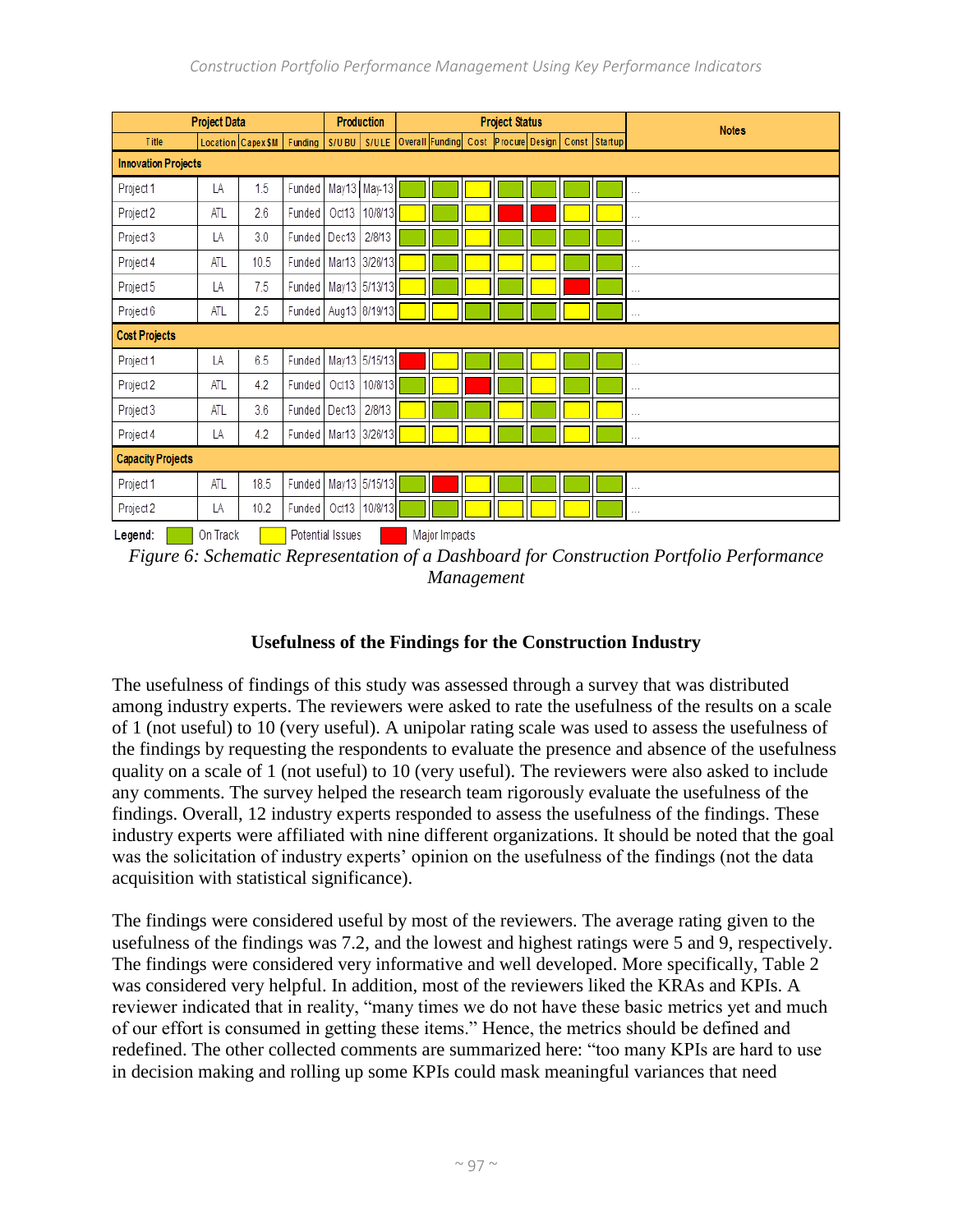attention", "trending some KPIs has been effective", providing a common format for data collection is a must", and "PMs must own the data".

## **Suggested Areas for Research and Development**

The suggested areas for further research and development, collected from the survey and interviews, are summarized as the following:

- Exploring effective portfolio data management.
- The gating process, budgeting process, and benefit analysis components.
- Studying front-end planning tools and applicable front-end metrics available to portfolio managers in further details.
- Exploring Integrated Project Management Team Approach.
- Identifying different ways to select and create a portfolio from an upper management perspective.
- Studying the workload assessment tool.
- Explaining the correlation between PDRI and portfolio performance metrics.
- Exploring the need for and studying the impact of expedited approvals and expedited procurement on the smaller portfolio.
- Discussing engineering as a percentage of Total Installed Cost (TIC) issues.
- Standardizing data exchange between contractors and owners, specifically around data required to manage the portfolio by owners.

### **Conclusions**

Unlike the literature that has consistently highlighted the importance of risk management for construction portfolio performance management, risk management is not among top five KRAs (schedule, cost, cash flow, change management and safety) identified in the survey. This represents the significant gap in how research community and industry look at portfolio performance management. The risk management research results have not yet found its way into the practice of portfolio management in the construction industry. These results also show the research need to focus further on what found important in the construction industry.

The limited knowledge about the relative importance of KRAs is one of the most important barriers towards managing project portfolios. This study contributes to the state of knowledge and practice by examining the literature and practice of construction portfolio performance management in order to highlight noteworthy differences between KRAs studied by the research community and implemented by the industry. While schedule is the top area that contractors underlined the need to improve metrics, resource management is the top area that owners highlighted in need for improvement. Cost and schedule are the top two areas for which contractors and owners have metrics within their dashboards. Besides cost and schedule, contractors chose change management and procurement as the third and fourth top areas, while owners chose safety and cash flow as the third and fourth top areas for the use of metrics. The results of the survey and the structured interviews yielded several KPIs, presented in this paper,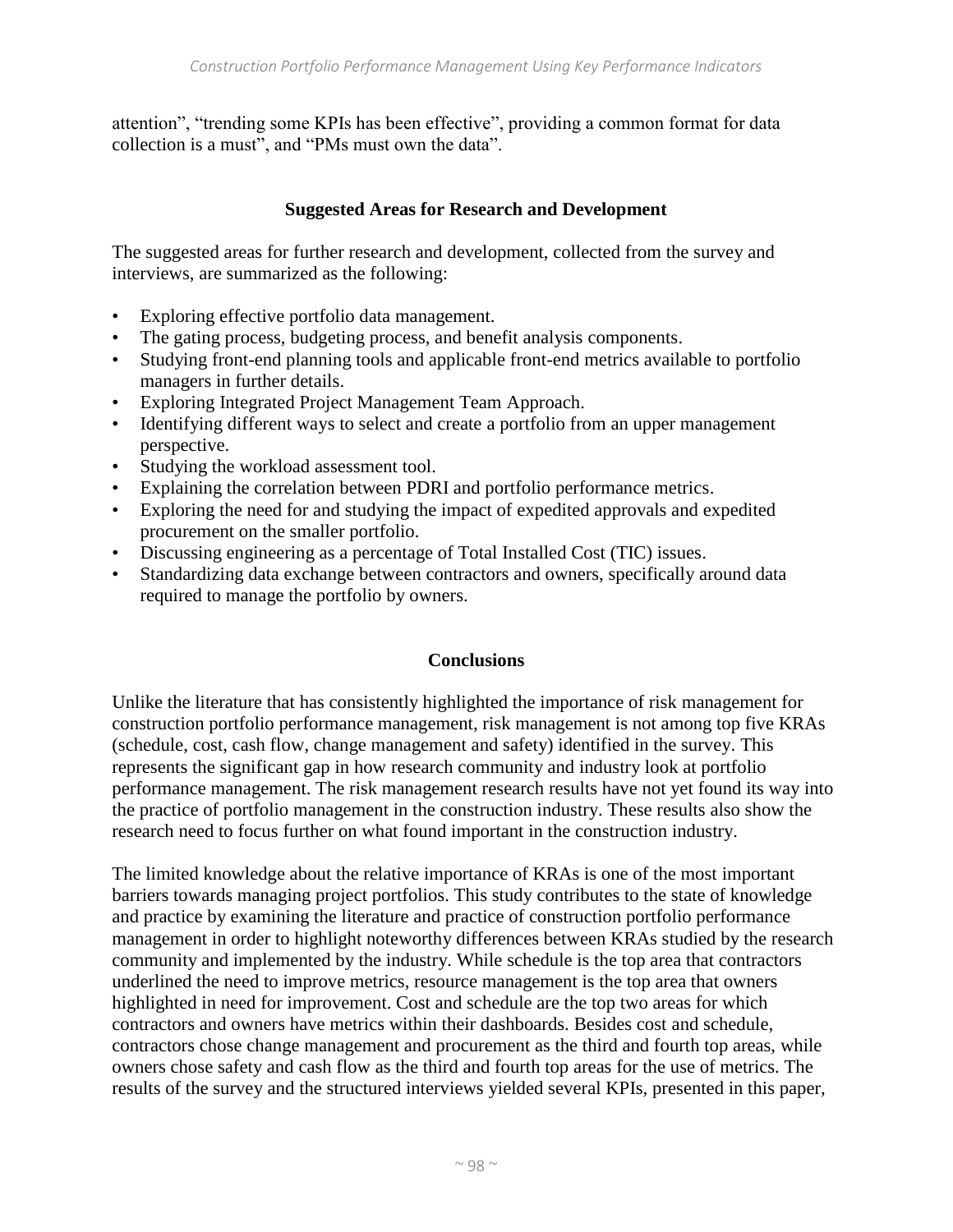to help portfolio managers determine what to measure to improve performance in each KRA. This research is subject to sample size limitation. Moreover, the usefulness has not been observed; it has been evaluated based on the perception of industry experts.

# **Acknowledgments**

This material is based upon work supported by the Construction Industry Institute (CII).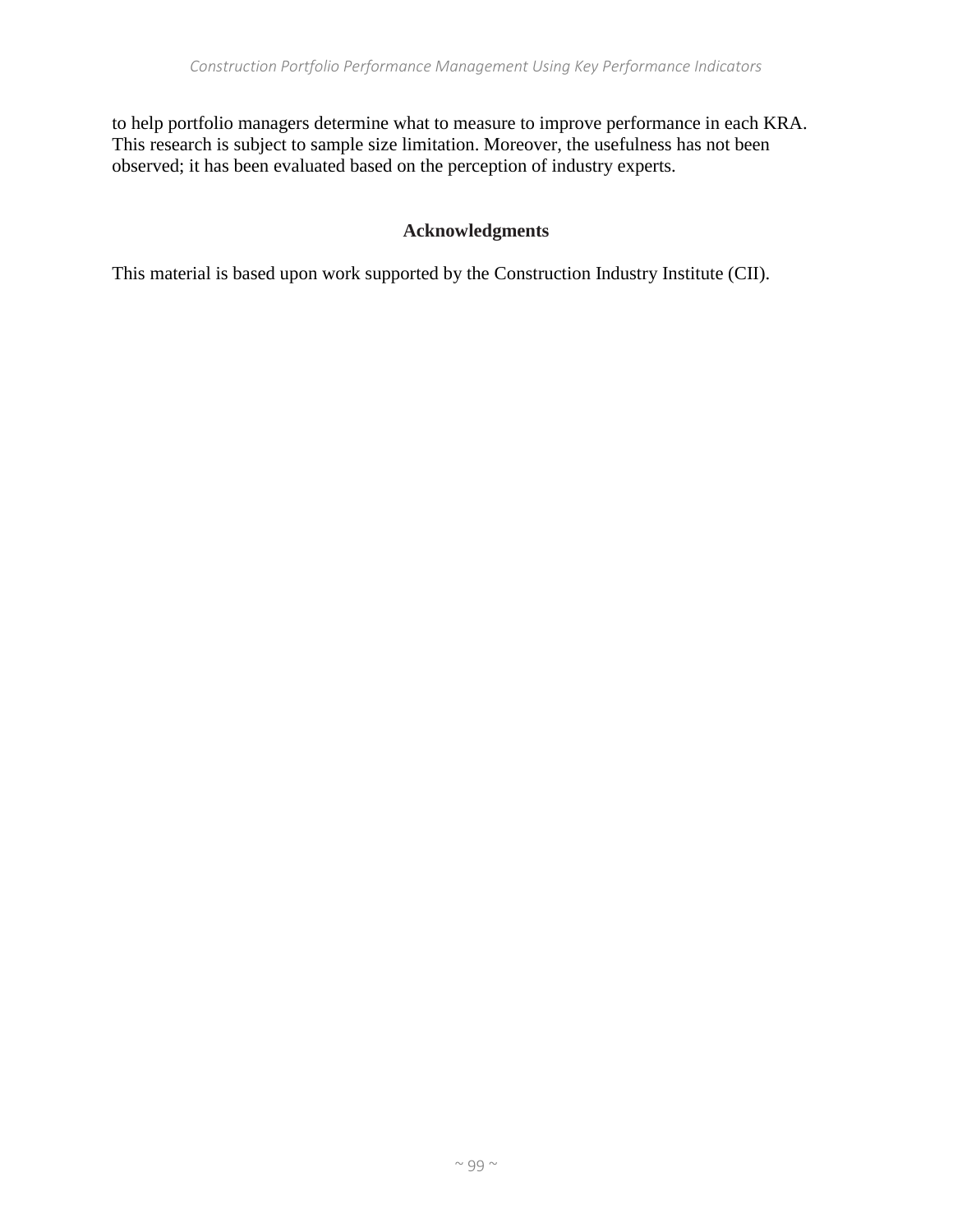#### **References**

- Alvarado, C.M., Silverman, R.P., and Wilson, D.S. (2004). Assessing the performance of construction projects: Implementing earned value management at the General Services Administration. *Journal of Facilities Management*. 3(1), 92-105.
- Ashuri, B., Moradi, A., Baek, M., Kingsley, G., An, H.Y., Zhang, L., Liang, Y., and Bahrami, S. (2018a). "Enhancement of the Comprehensive Risk Assessment for Transportation Projects." Georgia DOT Research Project RP16-28, *Georgia Department of Transportation*, Atlanta, Georgia, September 2018.
- Ashuri, B., Moradi, A., Baek, M., Kingsley, G., An, H.Y., Zhang, L., Liang, Y., and Bahrami, S. (2018b). "Risk Mitigation Strategies to Enhance the Delivery of Highway Projects." Georgia DOT Research Project RP16- 40, *Georgia Department of Transportation*, Atlanta, Georgia, September 2018.
- Ashuri, B. and Tavakolan M. (2015). "Shuffled Frog-Leaping Model for Solving Time-Cost-Resource Optimization (TCRO) Problems in Construction Project Planning." *ASCE Journal of Computing in Civil Engineering*, 29(1), 04014026.
- Ashuri, B. and Tavakolan, M. (2012). "A Fuzzy Enabled Hybrid Genetic Algorithm‐Particle Swarm Optimization Approach to Solve Time‐Cost‐Resource Optimization (TCRO) Problems in Construction Project Planning." *ASCE Journal of Construction Engineering and Management*, 138(9), 1065–1074.
- Bernold, L. E., & AbouRizk, S. M. (2010). *Managing performance in construction*. John Wiley & Sons.
- Blomquist, T., and Müller, R. (2006). *Middle managers in program and project portfolio management: Practices, roles and responsibilities*. Project Management Institute.
- Chan, A. P. C., Scott, D., and Chan, A. P. L. (2004). Factors affecting the success of a construction project. *Journal of Construction Engineering and Management*. 130(1), 153–155.
- Chen, P.H., and Shahandashti, S.M. (2009). Hybrid of genetic algorithm and simulated annealing for multiple project scheduling with multiple resource constraints. *Automation in Construction*. 18(4), 434-443.
- Chen, P.H. and Shahandashti, M. (2008), Stochastic Scheduling with Multiple Resource Constraints Using A Simulated Annealing-Based Algorithm, *Proceedings of 25h International Symposium on Automation and Robotics in Construction (ISARC 2008)*, 447-451, Vilnius, Lithuania, June 27-29.
- Chen, P. H. and Shahandashti, M. (2007a), Modified Simulated Annealing Algorithm and Modified Two-Stage Solution Finding Procedure for Optimizing Linear Scheduling Projects with Multiple Resource Constraints, *Proceedings of international symposium on automation and robotics in construction (ISARC 2007)*, 411- 416, India.
- Chen, P. H. and Shahandashti, M. (2007b), Simulated Annealing Algorithm for Optimizing Multi-Project Linear Scheduling with Multiple Resource Constraints, *Proceedings of international symposium on automation and robotics in construction (ISARC 2007)*, 429-434, India.
- Chen, P. H. and Shahandashti, M. (2007c), Modified Simulated Annealing Algorithm for Optimizing Linear Scheduling Projects with Multiple Resource Constraints, *Proceeding of 5th international conference of construction project management / 2nd international conference on construction engineering and management*, p. 151, Singapore.
- Cheng, M.Y., Tsai, M.H., and Xiao, Z.W (2006). Construction management process reengineering: Organizational human resource planning for multiple projects. *Automation in Construction*. 15(6), 785-799.
- Eckerson W.W. (2006). *Performance Dashboards. Measuring, Monitoring and Managing your Business*. John Wiley & Sons, New Jersey.
- El-Abbasy, M. S., Zayed, T., and Elazouni, A. (2012). Finance-Based Scheduling for Multiple Projects with Multimode Activities. *Construction Research Congress 2012 Construction Challenges in a Flat World*. ASCE, 386-396.
- El-Adaway, I. H., and Kandil, A. A. (2009). Construction risks: single versus portfolio insurance. *Journal of Management in Engineering.* 26(1), 2-8.
- Elazouni, A. (2009). Heuristic method for multi‐project finance‐based scheduling. *Construction Management and Economics*. 27(2), 199-211.
- Elazouni, A., and Abido, M. (2011). Multiobjective evolutionary finance-based scheduling: Individual projects within a portfolio. *Automation in Construction*. 20(7), 755-766.
- Hamilton, Michael Braun (2009). *Online survey response rates and times*. Ipathia Inc./SuperSurvey.
- Kaka, A., and Lewis, J. (2003). Development of a company-level dynamic cash flow forecasting model (DYCAFF). *Construction Management and Economics*. 21(7), 693-705.